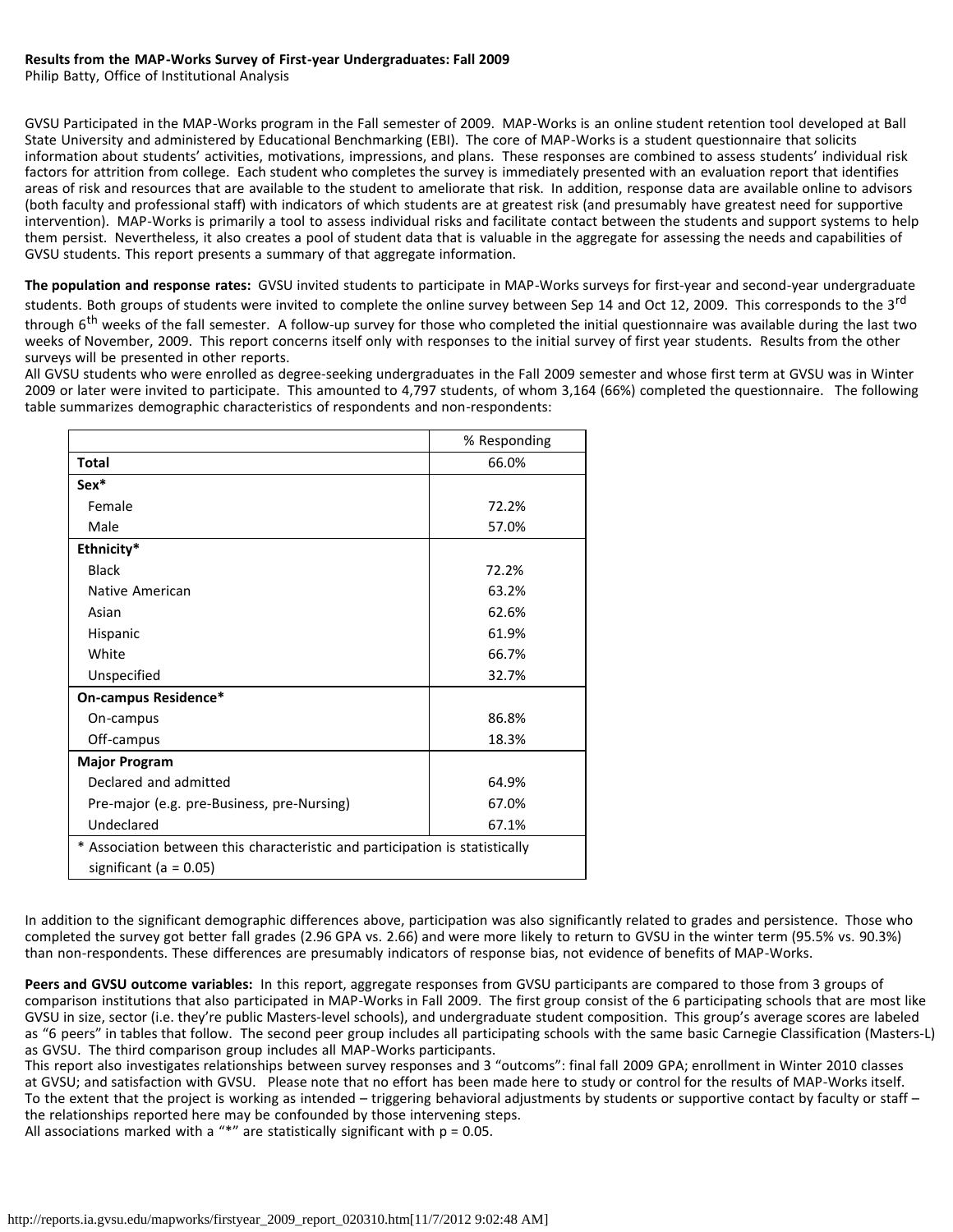## **Results:**

**MAP-Works Factors:** The developers of the MAP-Works survey have identified 23 multi-item scales that they believe measure separate (but related) risk factors for attrition among new undergraduate students. Each scale is an unweighted average of responses to two or more survey questions, each of which uses a seven-point ordinal scale. As a result, all the factor scores are scaled from 1 to 7, and EBI has set an arbitrary benchmark of 5.5 for each scale. The specific questions that contribute to each factor are described [here.](http://reports.ia.gvsu.edu/mapworks/factors.htm) The table below summarizes GVSU students' responses on each of the scales, responses of peer students, and relationships between the factors and grades, retention and satisfaction.

|     | Factor                                                           | GVSU<br>Score | 6<br>Peers | Masters-<br>L | All<br>Schools | GPA<br>Correlation | Retention<br>Odds<br>Ratio | Satisfaction<br>Correlation‡ |
|-----|------------------------------------------------------------------|---------------|------------|---------------|----------------|--------------------|----------------------------|------------------------------|
| 1.  | Self-Assessment: Communication<br><b>Skills</b>                  | 5.06          | $4.94*$    | $4.97*$       | 4.98*          | $0.036*$           | $1.229*$                   | $0.173*$                     |
| 2.  | Self-Assessment: Analytical Skills                               | 5.29          | $5.06*$    | $5.05*$       | $5.10*$        | $0.067*$           | 1.244*                     | $0.154*$                     |
| 3.  | Self-Assessment: Self-Discipline                                 | 5.76          | $5.72*$    | 5.74          | $5.71*$        | $0.162*$           | 1.298*                     | $0.229*$                     |
| 4.  | Self-Assessment: Time Management                                 | 5.24          | $5.20*$    | 5.21          | $5.17*$        | $0.204*$           | 1.087                      | $0.169*$                     |
| 5.  | Self-Assessment: Health and<br>Wellness                          | 4.45          | 4.47       | $4.38*$       | $4.34*$        | $0.093*$           | 1.019                      | $0.122*$                     |
| 6.  | Commitment to Higher Education                                   | 6.88          | $6.79*$    | $6.81*$       | $6.82*$        | $0.092*$           | 1.599*                     | $0.175*$                     |
| 7.  | Commitment to the Institution                                    | 6.36          | 6.33       | $6.29*$       | 6.34           | $0.050*$           | 1.876*                     | $0.587*$                     |
| 8.  | <b>Basic Academic Behaviors</b>                                  | 6.05          | $6.00*$    | 6.02          | $6.00*$        | $0.273*$           | 1.201                      | $0.214*$                     |
| 9.  | <b>Advanced Academic Behaviors:</b><br>Active Involvement        | 3.92          | 3.90       | 3.97          | 3.92           | $0.085*$           | 1.110                      | $0.157*$                     |
|     | 10. Advanced Academic Behaviors:<br>Short Term Studying          | 4.76          | $4.70*$    | 4.73          | 4.77           | $0.151*$           | 0.991                      | $0.139*$                     |
|     | 11. Advanced Academic Behaviors:<br><b>Readings and Reviews</b>  | 4.24          | $4.34*$    | $4.34*$       | 4.26           | 0.026              | 0.990                      | $0.121*$                     |
|     | 12. Advanced Academic Behaviors:<br>Large and Long Term Projects | 4.83          | 4.80       | 4.80          | 4.73           | $0.099*$           | 1.126                      | $0.198*$                     |
|     | 13. Academic Self-Efficacy                                       | 5.23          | $5.14*$    | $5.14*$       | $5.17*$        | $0.178*$           | 1.304                      | $0.279*$                     |
| 14. | Homesickness: Separation+                                        | 3.59          | 3.56       | 3.53          | 3.57           | 0.017              | $1.201*$                   | $0.165*$                     |
|     | 15. Homesickness: Distressed+                                    | 5.72          | $5.59*$    | $5.59*$       | $5.65*$        | $0.045*$           | 1.440*                     | $0.412*$                     |
| 16. | Peer Connections                                                 | 5.50          | $5.59*$    | $5.57*$       | $5.55*$        | $-0.027$           | 1.410*                     | $0.477*$                     |
| 17. | On-Campus Living: Social Aspects                                 | 5.08          | $5.38*$    | $5.31*$       | $5.27*$        | $-0.057*$          | 1.318*                     | $0.425*$                     |
|     | 18. On-Campus Living: Environment                                | 5.71          | $5.78*$    | 5.75          | $5.75*$        | 0.000              | 1.501*                     | $0.525*$                     |
|     | 19. On-Campus Living: Roommate<br>Relationship                   | 5.95          | $5.89*$    | $5.87*$       | 5.93           | 0.028              | $1.167*$                   | $0.275*$                     |
|     | 20. Off-Campus Living: Environment                               | 6.20          | $5.97*$    | $5.94*$       | $5.97*$        | 0.070              | 0.929                      | $0.263*$                     |
| 21. | Satisfaction with Institution                                    | 5.64          | 5.64       | $5.58*$       | 5.63           | 0.034              | $1.717*$                   | 1.000                        |
|     | 22. Social Integration                                           | 5.48          | $5.62*$    | $5.55*$       | $5.54*$        | $-0.019$           | 1.565*                     | $0.703*$                     |
|     | 23. Academic Integration                                         | 5.71          | 5.71       | 5.72          | 5.69           | $0.204*$           | 1.397*                     | $0.419*$                     |

\* Asterisks by peer factor scores indicate that the score is significantly different from GVSU's score. Asterisks by correlation and odds ratio values mean that the factor is significantly associated with the given outcome.

† All factors are scaled so that higher values are "better", so higher values on homesickness factors mean students indicate *less* negative impact of homesickness.

‡The satisfaction measure used is Factor 21 "Satisfaction with Institution"

Peer Comparisons: GVSU students score near or above peer students on most scales, with the exceptions being ["readings and reviews"](http://reports.ia.gvsu.edu/mapworks/factors.htm#f11), and several social adjustment factors (factors #[16,](http://reports.ia.gvsu.edu/mapworks/factors.htm#f16) [17,](http://reports.ia.gvsu.edu/mapworks/factors.htm#f17) [18,](http://reports.ia.gvsu.edu/mapworks/factors.htm#f18) & [22\)](http://reports.ia.gvsu.edu/mapworks/factors.htm#f22). One of the factors on which GVSU scored low, ["Peer Connections",](http://reports.ia.gvsu.edu/mapworks/factors.htm#f16) is among the factors identified by MAP-Works as a particularly important factor in predicting student satisfaction and persistence, so that is an area where we may want to focus particular attention as we look to improve our students' first-year experience.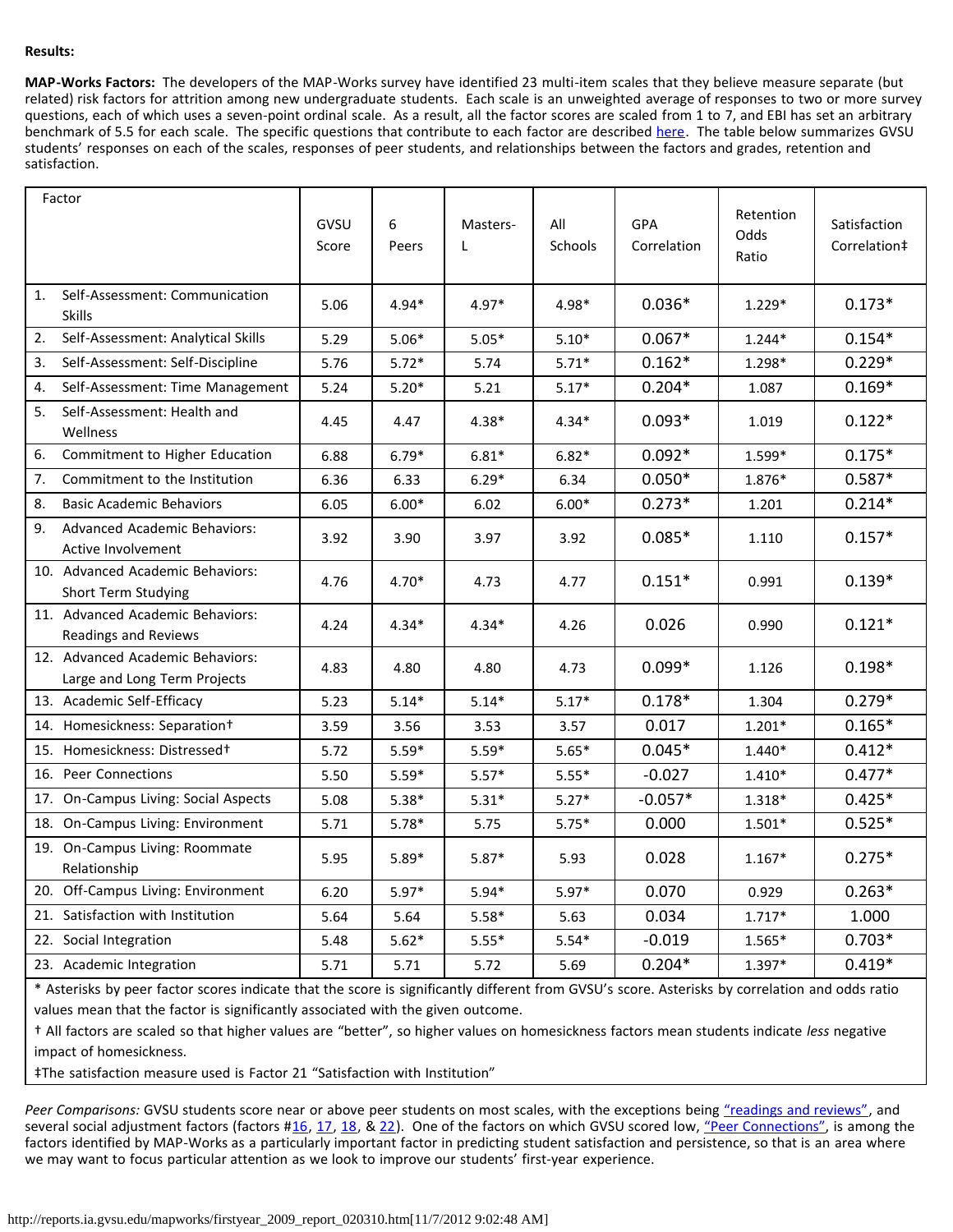GVSU students tended to score higher than peers on self-assessments of academic skills, along with ["Basic Academic Behaviors"](http://reports.ia.gvsu.edu/mapworks/factors.htm#f8) and ["Academic](http://reports.ia.gvsu.edu/mapworks/factors.htm#f13) [Self-Efficacy",](http://reports.ia.gvsu.edu/mapworks/factors.htm#f13) all indicting that our students are more confident in their ability to succeed in college-level work than their peers. GVSU students reported relatively greater [commitment to higher education](http://reports.ia.gvsu.edu/mapworks/factors.htm#f6) than [to GVSU in particular.](http://reports.ia.gvsu.edu/mapworks/factors.htm#f7) GVSU students indicated above average conviction to completing their degrees, to completing their 1<sup>st</sup> years, and to returning in the winter semester. However, they expressed just average conviction to complete their degree *at GVSU* or to return next fall. This may be related to their satisfaction with GVSU itself, or it might reflect external factors, such as the state of the Michigan economy.

Fall Grades: Most of the factors show some relationship with students' grades, but the strongest correlation by far is with ["Basic Academic](http://reports.ia.gvsu.edu/mapworks/factors.htm#f8) [Behaviors".](http://reports.ia.gvsu.edu/mapworks/factors.htm#f8) That is not too surprising, since that factor measures such behaviors as attending class, taking notes, turning in homework and studying. Other factors that have relatively strong associations with grades are ["Academic Integration",](http://reports.ia.gvsu.edu/mapworks/factors.htm#f23) [Self-Assessment: Time Management"](http://reports.ia.gvsu.edu/mapworks/factors.htm#f4), ["Academic Self-Efficacy",](http://reports.ia.gvsu.edu/mapworks/factors.htm#f13) ["Self-Assessment: Self-Discipline"](http://reports.ia.gvsu.edu/mapworks/factors.htm#f3), ["Advanced Academic Behaviors: Short Term Studying".](http://reports.ia.gvsu.edu/mapworks/factors.htm#f10) However, since all of these factors are inter-related, a multivariate analysis provides a more accurate picture of the relative value of the different factors in predicting grades. When considered jointly, the most important predictive factors for GPA are:

|                                                   | Standardized |
|---------------------------------------------------|--------------|
| Factor                                            | Coefficient  |
| Basic Academic Behaviors                          | 0.249        |
| Advanced Academic Behaviors: Readings and Reviews | $-0.171$     |
| Academic Integration                              | 0.122        |
| Social Integration                                | $-0.081$     |
| Self-Assessment: Time Management                  | 0.081        |
| Academic Self-Efficacy                            | 0.081        |

Note that negative coefficients mean that higher factor scores are associated with lower grades (after controlling for other significant factors). Thus, given similar academic behaviors and skills, ["reading and review"](http://reports.ia.gvsu.edu/mapworks/factors.htm#f11) behavior and social integration are actually associated with lower average grades.

*Fall-to-Winter Retention:* As with GPA, most of the factors are associated with fall-to-winter retention to some degree. The factors with the strongest bivariate associations with retention are ["Commitment to the Institution"](http://reports.ia.gvsu.edu/mapworks/factors.htm#f7), ["Satisfaction with Institution",](http://reports.ia.gvsu.edu/mapworks/factors.htm#f21) ["Commitment to Higher](http://reports.ia.gvsu.edu/mapworks/factors.htm#f6) [Education"](http://reports.ia.gvsu.edu/mapworks/factors.htm#f6), ["Social Integration",](http://reports.ia.gvsu.edu/mapworks/factors.htm#f22) and ["On-Campus Living: Environment".](http://reports.ia.gvsu.edu/mapworks/factors.htm#f18) (Odds ratios are the percentage increase in the probability of an event associated with a one unit increase in the associated variable. For example, the odds ratio shown for "Commitment to the Institution" -- 1.876 - - means that a student with a factor score of 6 is 1.876 times as likely to be retained as a student with a score of 5.) In a multivariate model, the three factors that combine to significantly predict retention are:

Standardized

|                                      | Juunuun ulkuu |
|--------------------------------------|---------------|
| Factor                               | Coefficient   |
| Commitment to the Institution        | 0.290         |
| Homesickness: Distressed             | 0.207         |
| Self-Assessment: Health and Wellness | $-0.108$      |
|                                      |               |

As a reminder, the construction of the homesickness items (along with the positive coefficient) means that less distress due to homesickness is associated with better retention, while the negative coefficient for ["Health and Wellness"](http://reports.ia.gvsu.edu/mapworks/factors.htm#f5) means that a higher self-assessment of wellness is related to lower persistence (assuming that commitment and homesickness are constant). This finding is somewhat surprising, given that health and wellness in this case means "getting enough sleep and getting enough exercise." Possibly it means there are some students who are valuing sleep and/or exercise over college study. This explanation is purely speculation, however.

*Student Satisfaction:* All of the MAP-Works factor scores are correlated to [satisfaction,](http://reports.ia.gvsu.edu/mapworks/factors.htm#f21) which conforms to the survey's theoretic intentions. The strongest bivariate associations with satisfaction are those with ["Social Integration",](http://reports.ia.gvsu.edu/mapworks/factors.htm#f22) ["Commitment to the Institution",](http://reports.ia.gvsu.edu/mapworks/factors.htm#f7) and ["On-Campus](http://reports.ia.gvsu.edu/mapworks/factors.htm#f18) [Living: Environment."](http://reports.ia.gvsu.edu/mapworks/factors.htm#f18) A multivariate model to predict satisfaction indicates that the strongest predictive factors are:

|                               | Standardized |
|-------------------------------|--------------|
| Factor                        | Coefficient  |
| Social Integration            | 0.502        |
| Commitment to the Institution | 0.311        |
| On-campus Living: Environment | 0.140        |
| Academic Integration          | 0.126        |

*Summary:* MAP-Works survey results indicate that our first-year students are relatively strong in academic skills, behaviors, and self-confidence.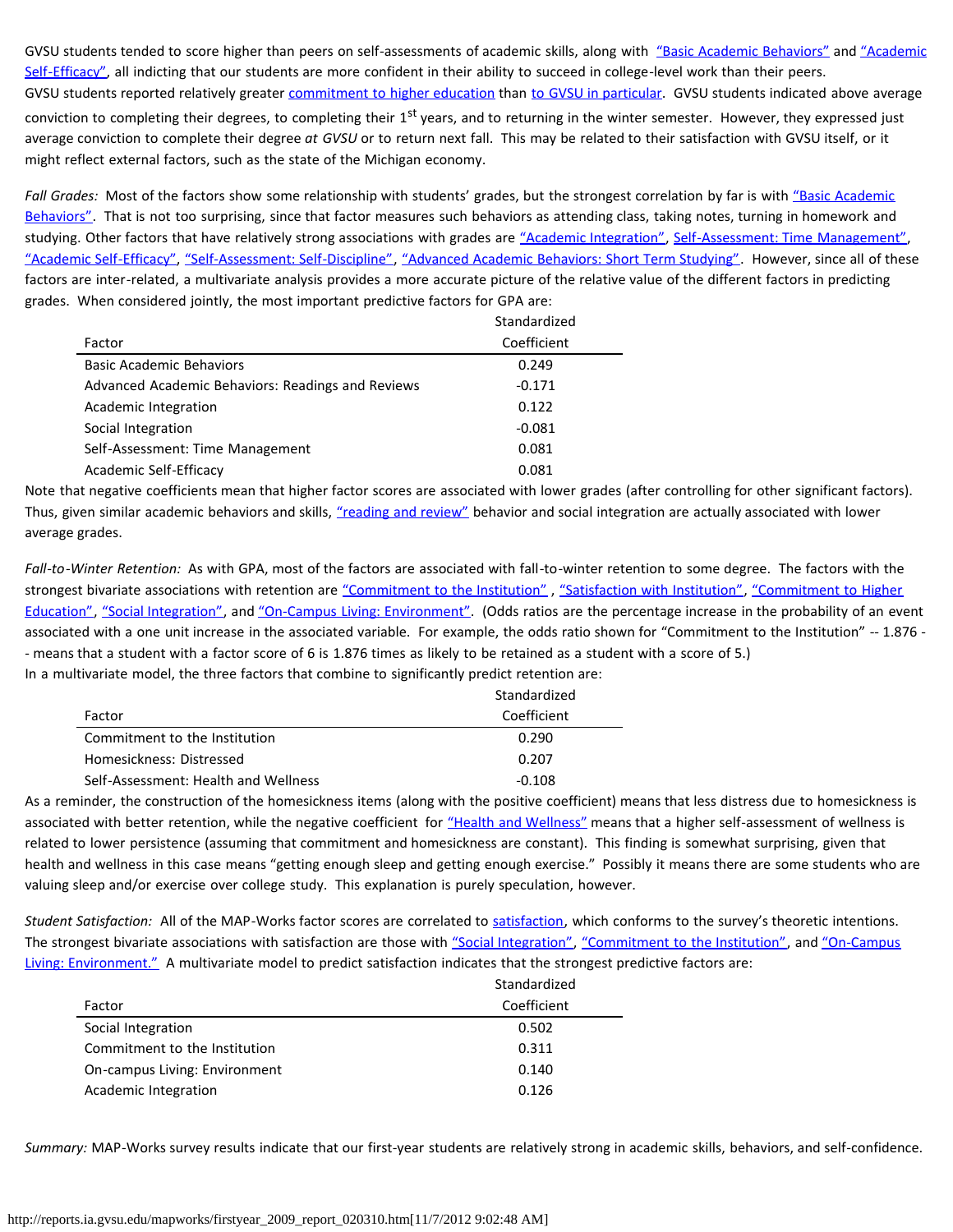They indicate a strong commitment to higher education, but a somewhat weaker loyalty to GVSU in particular. Relative to peers at other participating schools, GVSU students indicate slightly weaker social integration into the campus community. The information provided in the survey has genuine value for predicting short term academic achievement and persistence. This means that it can be an effective tool for targeting programs designed to improve student success.

**Other MapWorks Items:** In addition to the questions that contribute to the scales described above, participants answered a variety of other questions that may have diagnostic or descriptive value. Some use a similar seven-point scale to that used in the factor components above:

|                                                                                                                            | GVSU    |         |           |             |  |
|----------------------------------------------------------------------------------------------------------------------------|---------|---------|-----------|-------------|--|
| Question                                                                                                                   | Average | 6 Peers | Masters-L | All Schools |  |
| To what degree are you confident that you can pay for the                                                                  |         |         |           |             |  |
| current term and next term's tuition and fees?                                                                             | 5.55    | 5.51    | $5.46*$   | $5.46*$     |  |
| Overall, to what degree are you experiencing stress?+                                                                      | 3.82    | $3.97*$ | $3.90*$   | $3.90*$     |  |
| [if student indicated struggle in a particular class] Have you talked<br>with your instructor regarding your difficulties? | 2.64    | $2.49*$ | 2.62      | $2.56*$     |  |
| [if student indicated struggle in a particular class] Have you turned<br>in assigned homework?                             | 6.38    | $6.25*$ | $6.24*$   | $6.22*$     |  |
| To what degree do you intend to attend student functions (i.e.                                                             | 5.51    | $5.38*$ | $5.36*$   | $5.41*$     |  |
| sporting events, plays, art exhibits etc.)?                                                                                |         |         |           |             |  |
| To what degree do you intend to participate in a student                                                                   | 4.98    | $4.80*$ | $4.87*$   | $4.91*$     |  |
| organization?                                                                                                              |         |         |           |             |  |
| To what degree are you interested in holding a leadership                                                                  | 3.65    | $3.85*$ | $3.86*$   | $3.96*$     |  |
| position in a college / university student organization?                                                                   |         |         |           |             |  |
| [asked only of commuting students] To what degree are the                                                                  |         |         |           |             |  |
| following factors interfering with your ability to attend class or                                                         | 6.39    | 6.30    | $6.11*$   | $6.18*$     |  |
| arrive on time to class: Lack of reliable transportation <sup>+</sup>                                                      |         |         |           |             |  |
| [asked only of commuting students] To what degree are the                                                                  |         |         |           |             |  |
| following factors interfering with your ability to attend class or                                                         | 6.79    | $6.56*$ | $6.59*$   | $6.59*$     |  |
| arrive on time to class: Child caret                                                                                       |         |         |           |             |  |
| [asked only of commuting students] To what degree are the                                                                  |         |         |           |             |  |
| following factors interfering with your ability to attend class or                                                         | 6.37    | 6.29    | 6.23      | 6.22        |  |
| arrive on time to class: work schedulet                                                                                    |         |         |           |             |  |
| * Score is significantly different from GVSU's score.                                                                      |         |         |           |             |  |
| † Items are scaled so that higher means "better", so higher values on stress and conflict questions mean students indicate |         |         |           |             |  |
| less stress and conflict, respectively.                                                                                    |         |         |           |             |  |

To summarize, GVSU first year students express less anxiety about financing their current year's tuition, but report more stress in general than peers. They're more interested than peers in participating in co-curricular activities and organizations, but less inclined to seek leadership roles in them. Our commuting students report less conflict between their classes and other aspects of their lives.

Following is a summary of responses and peer comparisons for several questions that are not ordinally scaled.

| Question                                                                                            | GVSU  | 6 Peers | Masters-L | All Schools |
|-----------------------------------------------------------------------------------------------------|-------|---------|-----------|-------------|
| Among the colleges/universities who admitted you, was this<br>college/university your first choice? | 74.3% | 69.5%*  | 66.0%*    | 65.5%*      |
| Your average grade in high school: B+ or better                                                     | 82.2% | $60.4*$ | 66.9%*    | 67.8%*      |
| What is the highest level of education you aspire to achieve?:<br>Graduate degrees                  | 61.5% | $57.4*$ | $66.2*$   | 62.1        |